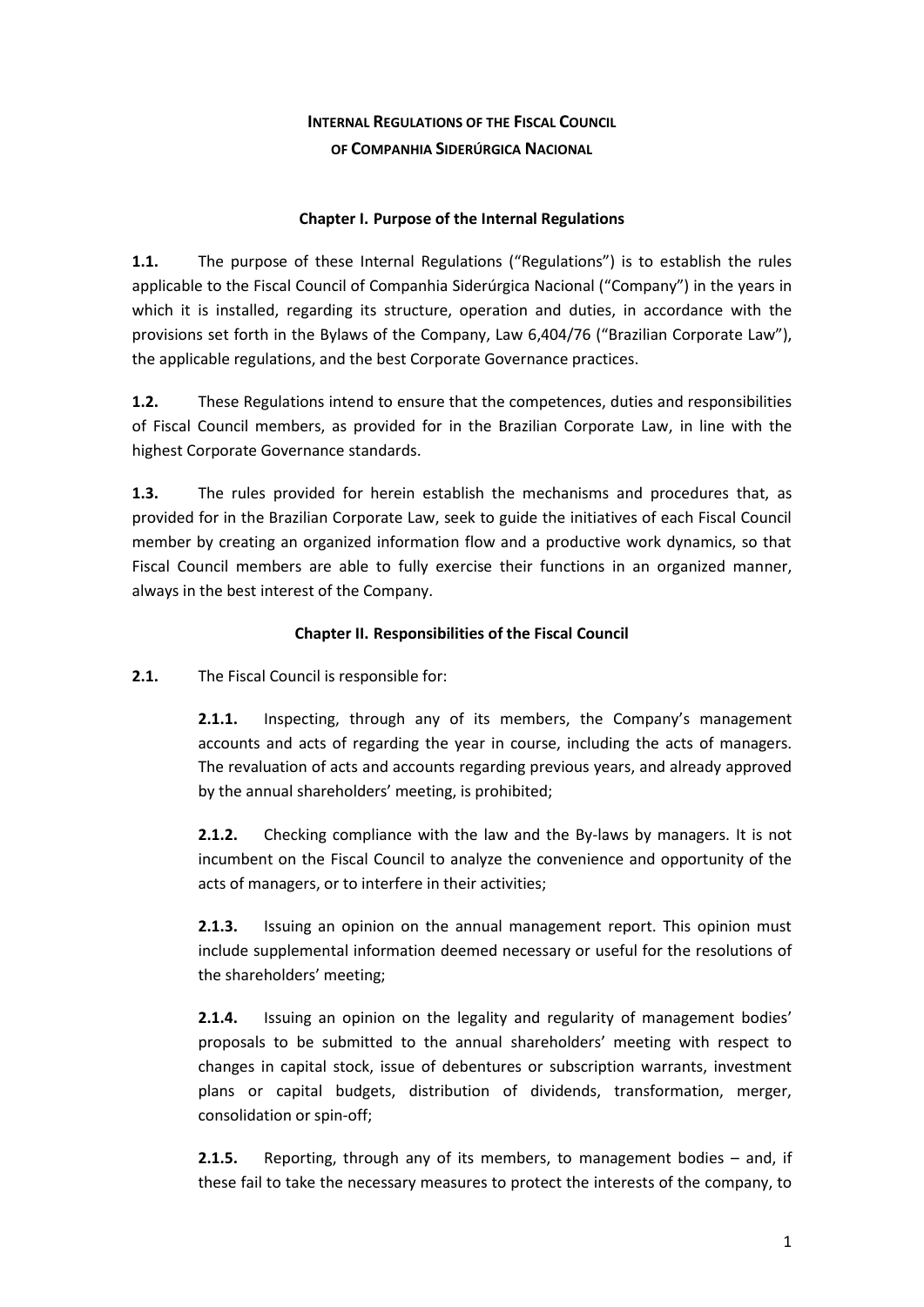the annual shareholders' meeting - any errors found, and suggesting measures that are useful to the company;

**2.1.6.** Calling the annual shareholders' meeting, if management bodies fail to do so for more than one (1) month, and the special shareholders' meeting, whenever severe or urgent events occur, and including the matters deemed necessary in the agenda of the meetings;

**2.1.7.** Analyzing, at least on a quarterly basis, the trial balance and other financial statements regularly prepared by the Company;

**2.1.8.** Examining the financial statements for the year and issuing an opinion thereon;

**2.1.9.** Exercising these duties upon liquidation, considering the special provisions applicable to the matter;

**2.1.10.** Supplying, upon the affirmative voting of all members of the Fiscal Council, to the Company's shareholder or group of shareholders representing at least five percent (5%) of the Company's capital stock, whenever requested, information on matters under the authority of the Fiscal Council, and refraining from doing so, with due justification, in situations where supplying such information might put the best interest of the Company at risk, or represent the disclosure of privileged or sensitive information regarding Company activities;

**2.1.11.** Attending the annual shareholders' meetings, in the person of at least one of its members, and responding to all requests for information made by Company shareholders;

**2.1.12.** Attending, in the person of any of its members, the meetings of the board of directors or the executive board in order to resolve on any of the matters described in items 2.1.3., 2.1.4. and 2.1.8. hereof, pursuant to Article 163, paragraph 3, of the Brazilian Corporate Law. On these occasions, the Fiscal Council shall inform its opinion on the matter – as approved by the majority of its members during the Fiscal Council meeting –, as well as any dissenting votes;

**2.1.13.** Requesting to the Company's management and the external auditors, if necessary, clarifications or information, as long as these relate to its function of inspecting specific facts, in compliance with the agenda of resolutions of the Fiscal Council and the provisions set forth in item 2.2. hereof; and

**2.1.14.** For purposes of investigating issues that must be clarified for the performance of its duties, preparing questions, and justifications thereof, to be answered by an expert, and requesting to the executive board, for this purpose, in no later than thirty (30) days, the indication of three individual or corporate experts with notorious knowledge of the area in question, among which the Fiscal Council shall select one.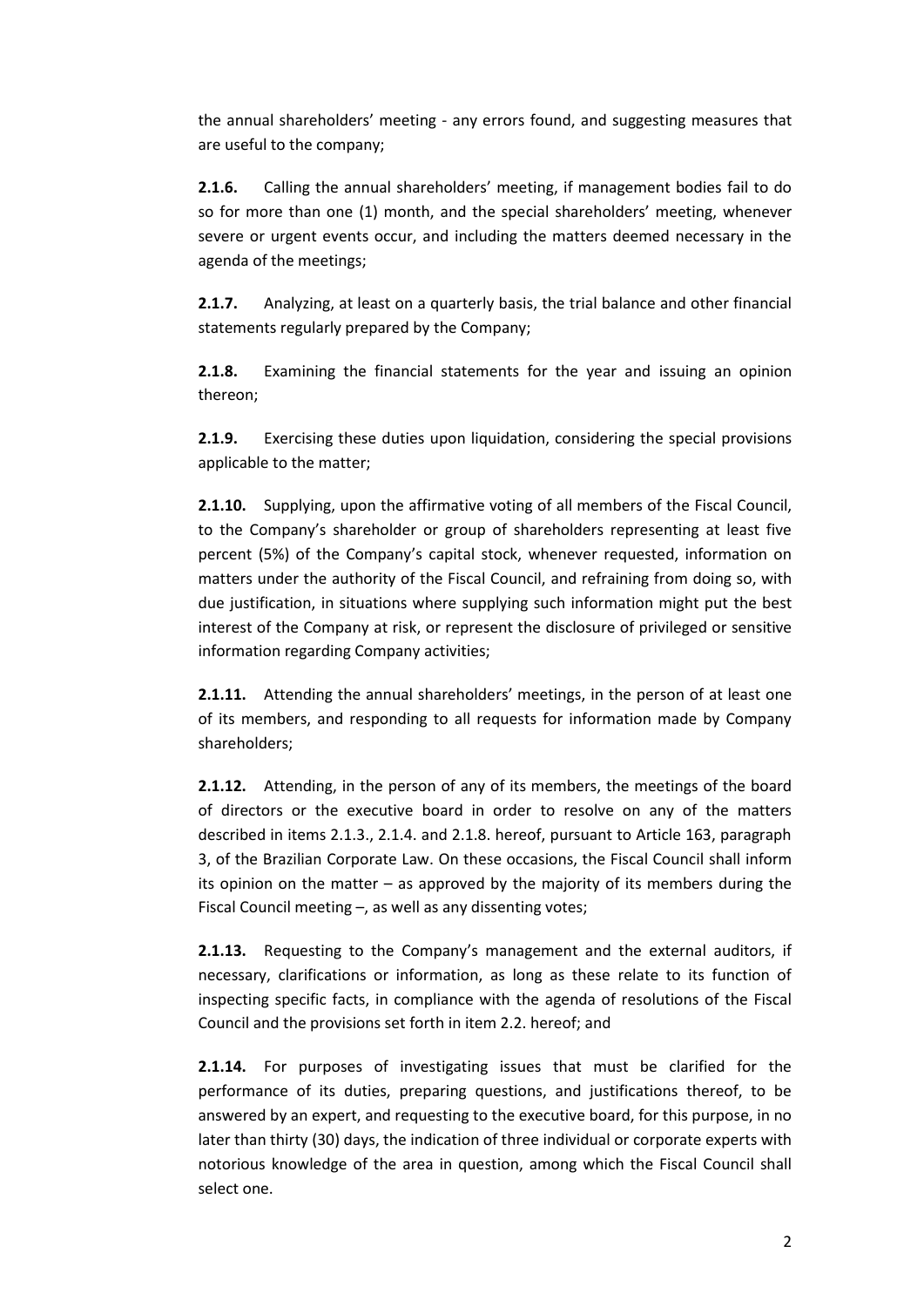**2.2.** Requests for information and documents to Company management and the external auditors, pursuant to item 2.1.13 above, should be made exclusively upon resolution by the Fiscal Council or request by any of its members, always through the Fiscal Council Secretariat. Fiscal Council members may directly request documents and information if the Fiscal Council Secretariat fails to do so within thirty (30) days as from the resolution or request presented.

**2.3.** The responsibilities and powers granted to the Fiscal Council under the law may not be granted to other Company bodies.

**2.4.** The actions of other bodies and committees with technical or advisory functions, or intended to provide guidance to the managers, whether or not statutory, are not subject to inspection by the Fiscal Council since these bodies and committees do not perform managerial activities.

# **Chapter III. Composition and Operations**

**3.1.** The Fiscal Council shall be made up of individuals elected by the annual shareholders' meeting, as provided for in the Brazilian Corporate Law.

**3.2.** The members of the Fiscal Council shall take over their relevant positions upon signature of the Instrument of Investiture, which shall be entered on the Book of Minutes of the Meetings of the Fiscal Council.

**3.3.** The members of the Fiscal Council shall remain in office until the first annual shareholders' meeting after their election, reelection being permitted.

**3.4.** In the case of absence, impediment or temporary vacancy of a permanent member, the latter shall be replaced by his/her relevant alternate at the meetings of the Fiscal Council.

**3.5.** In the case of resignation, dismissal, death or definitive impediment of Fiscal Council members, these shall be replaced by their relevant alternates until the end of their term of office.

**3.5.1.** Alternates taking permanent office in the Fiscal Council shall be deemed as permanent members for purposes of these Internal Regulations.

**3.5.2.** Fiscal Council members should inform their resignation in writing to the Chairman of the Fiscal Council.

**3.5.3.** In the absence of an alternate available to take over the vacant position permanently, the Fiscal Council shall notify the Board of Directors, which shall call the annual shareholders' meeting, which, in turn, shall elect a member for the vacant position, as well as the relevant alternate.

**3.6.** The members of the Fiscal Council are responsible for appointing a Chairman among their permanent members, by a majority of votes. The election of the Chairman shall occur in the first Fiscal Council meeting of the year in which the body was installed.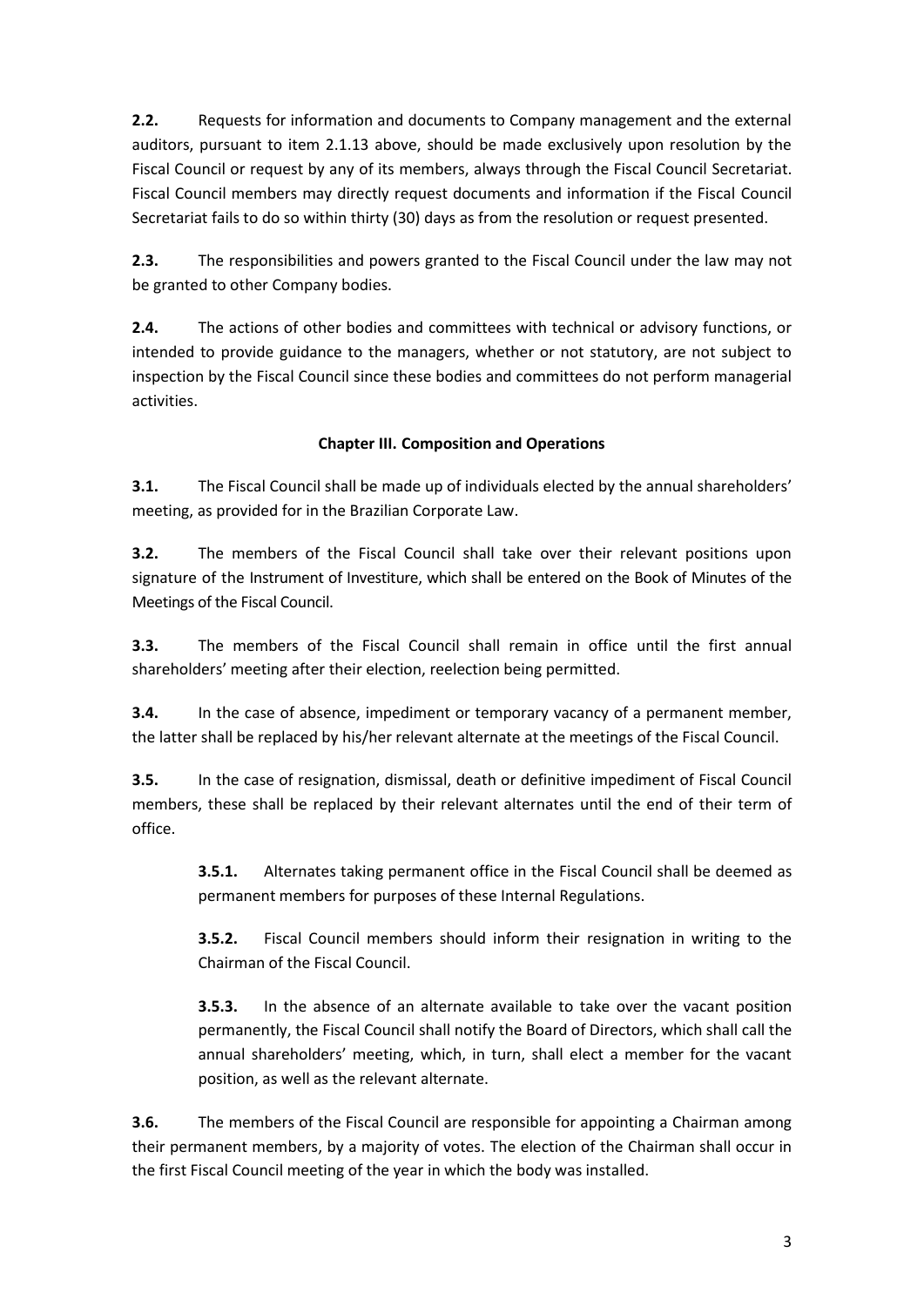**3.7.** The Chairman of the Fiscal Council is responsible for:

**3.7.1.** Calling and chairing Fiscal Council meetings;

**3.7.2.** Preparing the agenda of all Fiscal Council meetings, sending the relevant supporting materials to the other members, when applicable;

**3.7.3.** Guiding the activities, checking the voting, and announcing the results of resolutions made at Fiscal Council meetings;

**3.7.4.** Representing the Fiscal Council and presenting to management bodies, the annual shareholders' meeting, or to shareholders who meet the requirements established in Article 163, paragraph 6 of the Brazilian Corporate Law, the information and clarifications requested to the Fiscal Council on matters under its responsibility, as provided for in item 2.1.10, without prejudice to the provisions of said Law.;

**3.7.5.** Signing and receiving the correspondences of the Fiscal Council, or delegating this responsibility to other Fiscal Council members;

**3.7.6.** Permitting, or not permitting, upon consultation to the other Fiscal Council members, the presence of third parties in meetings;

**3.7.7.** Appointing the person in charge of the Fiscal Council secretariat;

**3.7.8.** Representing the Fiscal Council in its relationship with the Board of Directors, the Executive Board and the external audit, committees or internal sectors, complying with the provisions set forth in item 2.1.12 hereof and paragraph 3 of Article 163 of the Brazilian Corporate Law, without prejudice to the provisions of said law.;

**3.7.9.** Attending the annual shareholders' meeting, as provided for in Article 164 of the Brazilian Corporate Law, or designating other Fiscal Council member to attend it;

**3.7.10.** Addressing the Fiscal Council Secretariat in order to get, from the management or the external auditors, the information and documents requested by any of its members in accordance with item 2.1.12 above, and required by the Fiscal Council to perform its duties;

**3.7.11.** Requesting the Fiscal Council Secretariat to send the resolutions adopted by the Fiscal Council to the person in charge; and

**3.7.12.** Caring for compliance with these Internal Regulations and other regulations applicable to the performance of the Fiscal Council.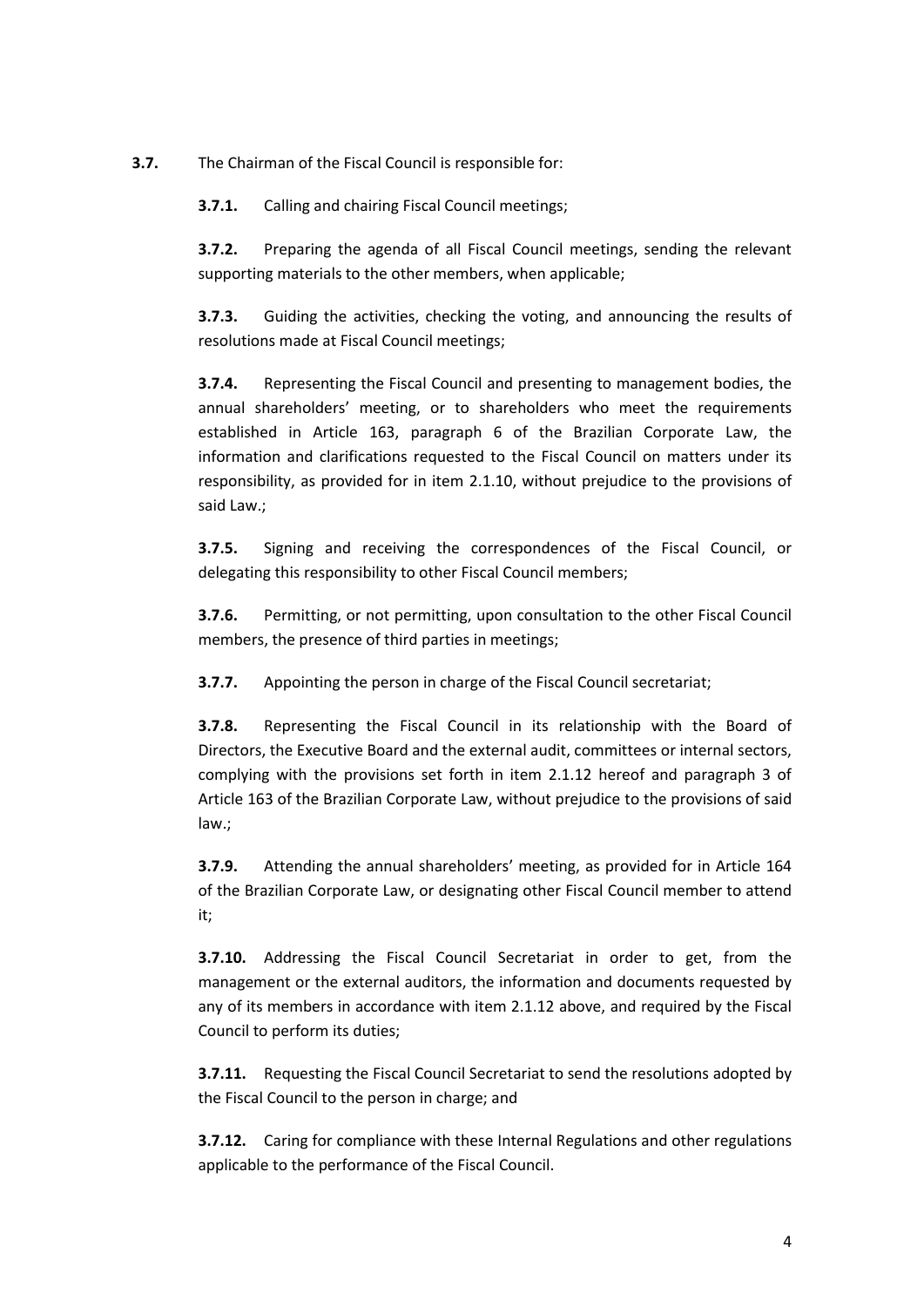**3.8.** In the case of temporary vacancy or impediment of a member, the Chairman of the Fiscal Council shall appoint one of the members to replace him/her in his/her functions.

**3.9.** In case of definitive vacancy of the position of Chairman, the Fiscal Council shall meet with the specific purpose of deciding, by a majority of votes, on the election of the new Chairman.

### **Chapter IV. Duties and Responsibilities**

**4.7.** The members of the Fiscal Council shall be responsible for any loss resulting from omission in the fulfillment of their duties, as provided for in Articles 153 to 156 of the Brazilian Corporate Law; from fault or willful misconduct; or from the violation of the law, the By-laws or these Internal Regulations.

**4.8.** The duties of Fiscal Council members may not be delegated, and they should be aimed exclusively at the interests of the Company.

**4.8.8.** The actions taken by a Fiscal Council member in favor of the interests of a shareholder or group that has elected him/her shall be deemed as abusive.

**4.8.9.** Exercising the function with the purpose of causing loss for the Company or its shareholders or managers, or obtaining, for oneself or third parties, advantages to which one is not entitled to and that result, or may result, in loss for the Company, its shareholders or managers, shall be deemed as abusive.

**4.8.10.** The exercise of prerogatives relating to the position of member of the Fiscal Council with the purpose of having access to confidential documents and privileged or sensitive information regarding the Company's activities and not related to the duties performed in the Fiscal Council shall be deemed as abusive.

**4.8.11.** Sharing information and documents that are known due to the duties performed in the Fiscal Council of the Company shall be deemed as abusive.

**4.9.** If the abusive exercise of duties is characterized, management bodies may, with due justification, refuse any requests for clarifications, information or arrangements relating to illegal acts.

**4.10.** Fiscal Council members must declare themselves as being impeded whenever they have a particular or conflicting interest regarding the subject matter submitted for their approval, and their presence in the discussion of the subject shall be prohibited.

**4.11.** The Fiscal Council shall only exercise its duties regarding management's facts and acts occurring in the year in which the Fiscal Council was elected.

**4.12.** All and any information to which Fiscal Council members may have access due to the exercise of their duties must be treated as confidential and used only for the performance of their duties, under penalty of civil, criminal and administrative liability.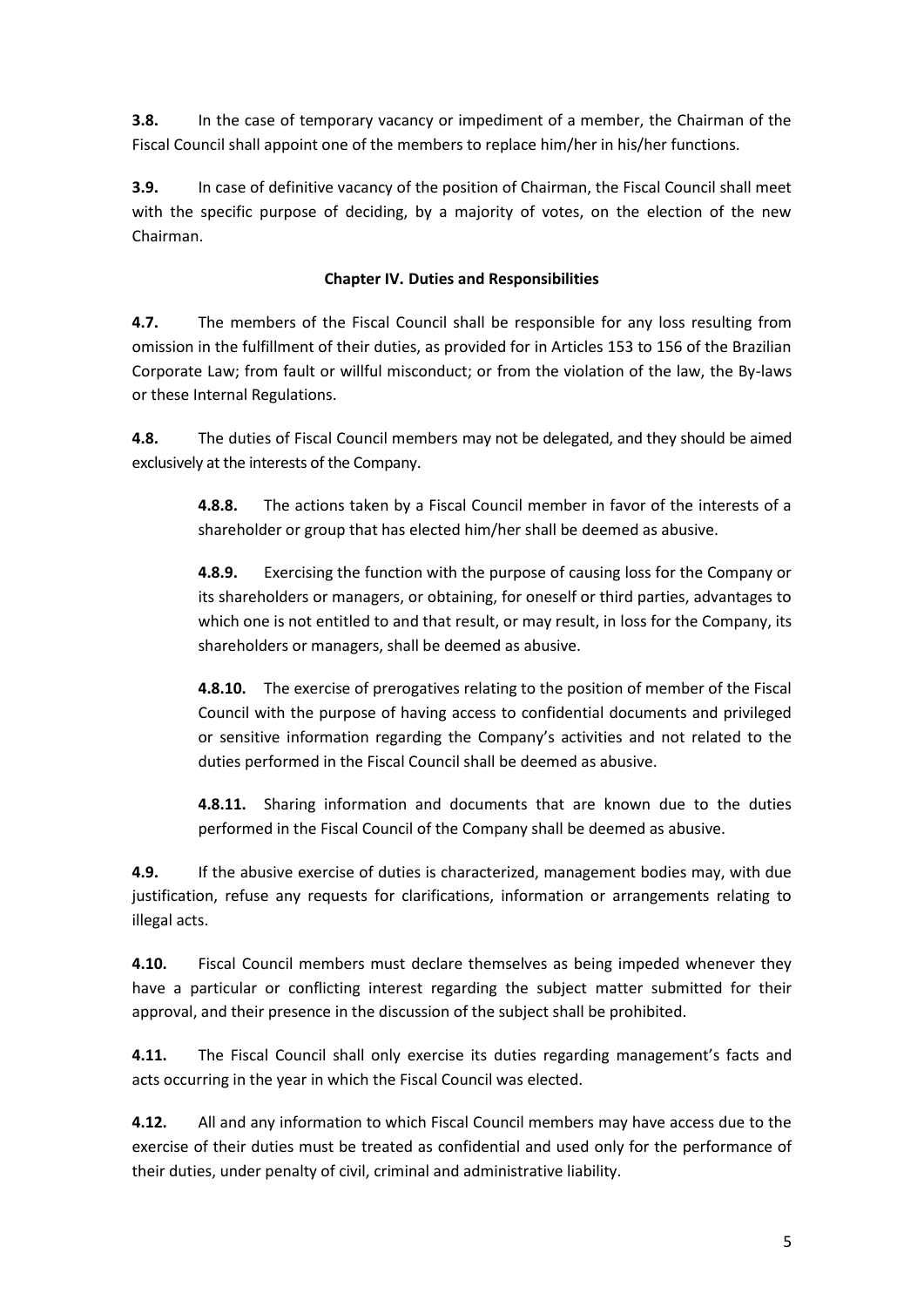**4.13.** The members of the Fiscal Council must follow the Code of Ethics, the Policy on Disclosure of Material Act or Fact and the Securities Trading Policy, as well as the internal regulations and rules of the Company.

**4.14.** The members of the Fiscal Council must immediately inform any changes in their holdings in the Company to the Investor Relations Department of the Company, as set forth by the *Comissão de Valores Mobiliários* (Brazilian Securities Commission) and the internal policies of the Company.

**4.15.** The members of the Fiscal Council must inform to the Company, through the Fiscal Council Secretariat, any changes in their personal data and those of connected persons, as well as any supervening fact that may raise a conflict of interest and impediment regarding their exercise of the position.

### **Chapter V. Procedures**

**5.7.** The Fiscal Council shall meet ordinarily at each three (3) months, as per the schedule approved in the first meeting after the annual shareholders' meeting, and extraordinarily, when called by the Chairman of the Fiscal Council, or at least by two of its members, or at the request of managers, in case of matters that must be analyzed by the Fiscal Council.

**5.7.8.** The meetings may include exclusive sessions with the presence of Fiscal Council members only.

**5.8.** The meetings shall take place at the head office of the Company or, if previously agreed by all acting members, in another place. The meetings shall take place in business hours and on business days.

**5.9.** The meetings of the Fiscal Council shall be called by the Chairman of the Fiscal Council no later than seventy-two (72) hours before the date of the meeting.

**5.9.8.** Calls delivered in person, sent by e-mail or mail with acknowledgement receipt, and addressed to the members of the Fiscal Council individually shall be deemed valid.

**5.9.9.** Regardless of call formalities, the meetings attended by all Fiscal Council members and expressly approved by them regarding its date, time and place shall be considered regular.

**5.9.10.** Together with the call, the agenda of the meeting and any supporting materials shall be forwarded to the members of the Fiscal Council.

**5.9.11.** In case of urgency, and in the Company's legitimate interest, at the discretion of the Chairman of the Fiscal Council, the meetings may be called in a period shorter than that mentioned in item 5.3. above. In this situation, the minimum term for sending the supporting material may be waived.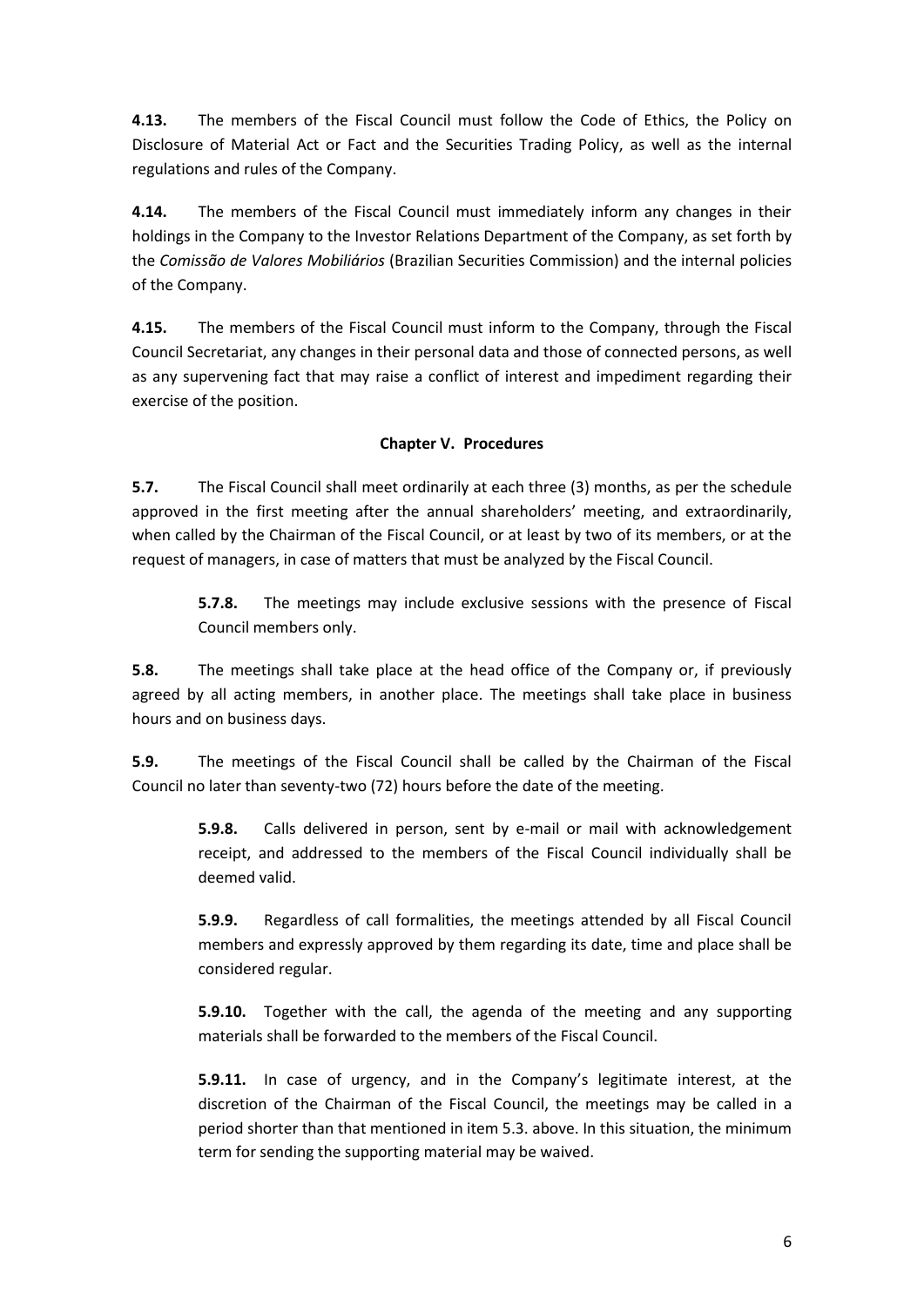**5.9.12.** After receiving the call, Fiscal Council members who shall not be able to attend the meeting must inform this fact to the Chairman of the Fiscal Council in due time, so that the latter can have sufficient time to call the relevant alternates.

**5.9.13.** The minutes of the meeting shall be sent by the Fiscal Council secretary for approval by the Fiscal Council members within ten (10) business days as from the date of the meeting. Fiscal Council members shall forward their suggestions and approvals by e-mail, and the approved minutes shall be drawn up in a proper book and signed by Fiscal Council members at the following meeting.

**5.10.** The meetings shall be convened with the presence of the majority of Fiscal Council members, and their resolutions shall be approved upon favorable voting of the majority.

**5.10.8.** Advanced votes in writing and votes sent by e-mail or any other communication means shall be accepted, and the members voting through these means shall be considered as present in the meeting. All members attending the meeting through conference call, video conference or any other form of communication that may allow their identification, shall be considered as present in the meeting.

**5.10.9.** The sequence of proceedings at the meetings shall be as follows: (a) attendance check; (b) routine work; (c) reporting, discussion and voting of the matters in the agenda; and (d) miscellaneous subjects.

**5.11.** Upon the request of any of the members, the Fiscal Council Secretariat may invite the Executive Officers, employees, consultants, external auditors and members of the Board of Directors and the internal audit of the Company, as applicable, to attend the meetings, and they shall remain in the meeting only during the time required to discuss the subjects relating to their activities.

**5.12.** The minutes of Fiscal Council meetings shall be drawn up in a proper book indicating the date and place of the meeting, the members of the Fiscal Council and other attending persons, and briefly describe the information provided and the decisions made, in accordance with the norms in effect.

**5.13.** The minutes of the meeting shall be drawn up in the form of a summary of the events occurred, and include any dissenting opinions or protests, which shall be certified by Fiscal Council members and filed at the Company's headquarters.

**5.14.** Through the Fiscal Council Secretariat, the Fiscal Council shall send the copies of its recommendations and opinions to management bodies and the annual shareholders' meeting.